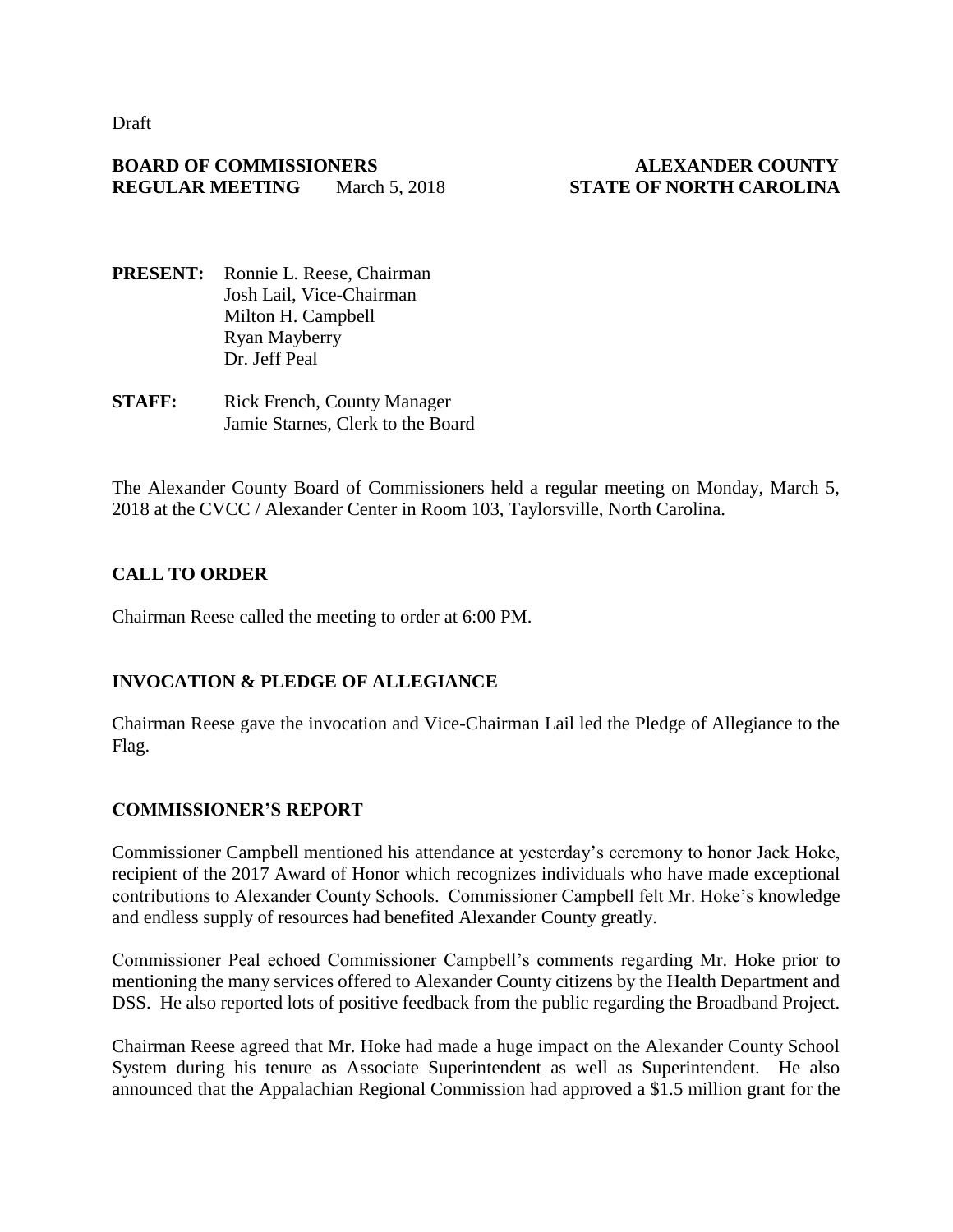extension of W.E. Baab Industrial Drive in the Alexander Industrial Park to provide improved access to Paragon Films, Liberty Reload, Craftmaster Furniture, and Borealis Compounds as well as future tenants. Special thanks to Sherry Long with the WPCOG for her assistance in obtaining this grant for Alexander County.

#### **ADOPTION OF AGENDA**

Commissioner Mayberry made a motion to adopt the agenda as presented. Commissioner Campbell seconded the motion, which passed unanimously.

#### **PUBLIC COMMENT**

There was no one present to speak during the Public Comment Period.

#### **PUBLIC HEARING: REZONING CASE 18-1 – HAYES FOR BMGC, LLC**

Jon Pilkenton, Director of Planning & Development, presented Rezoning Case 18-1 submitted by Baxter Hayes for BMGC, LLC who requested rezoning of two parcels located at 300 Golf Course Lane from to RA-20 (Residential-Agricultural) to R-SF (Residential Single Family) to allow for the development of a small lot subdivision. The size of the property tracts are approximately 200 acres. Zoning districts within 100 feet include R-1 & R-2 (Taylorsville Residential) to the north and east, R-20 to the south, and RA-20 to the west. Land uses within 100 feet are residential on all sides.

He pointed out that this property had been rezoned from R-20 / C-R to RA-20 in November 2017 to allow for a Planned Residential Development that would have required a conditional use permit; however, the applicant now wishes to construct a small lot subdivision on the property instead. After reviewing staff comments related to the size of the tract, compatibility of the disputed zoning action with an existing comprehensive plan, benefits and detriments resulting from the zoning action for the petitioning property owner / neighbors / and surrounding community, and the relationship between the uses envisioned under the new zoning and the current uses of adjacent land, Mr. Pilkenton advised that the rezoning was consistent with the adopted goals and policies of the 2008 Comprehensive Plan which identifies this area being designated for residential use.

Letters were sent by first class mail to property owners within 100 feet of the parcel boundary, a sign was posted on the property, and a notice was placed in *The Taylorsville Times*.

In addition to staff's recommendation for approval, the Planning & Zoning Commission held a public hearing on February 1, 2018 to review the request and voted unanimously to recommend approval based on the following:

1. The rezoning request is consistent with the future land use map in the 2008 Comprehensive Plan and its adopted goals and policies.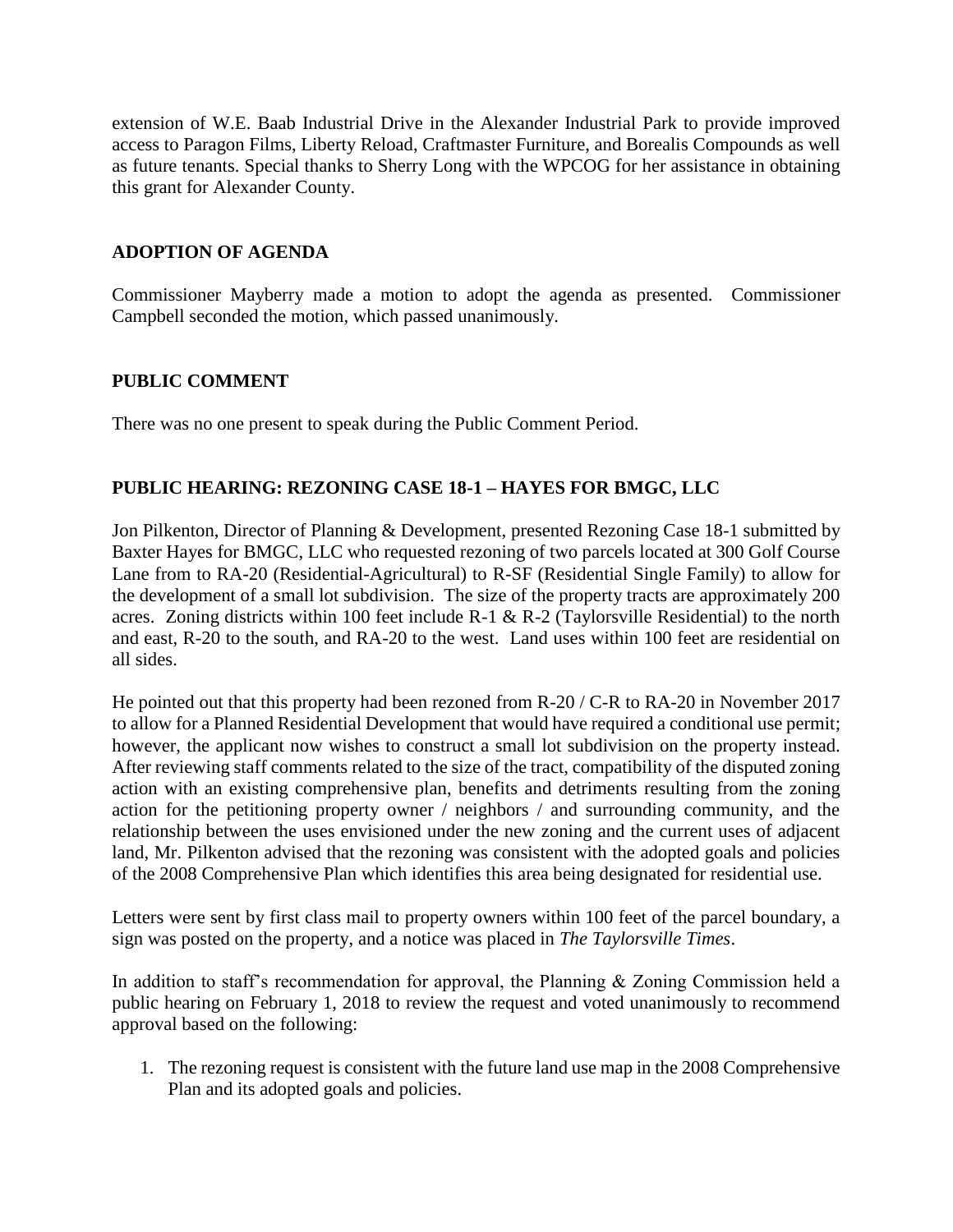2. The request will not negatively impact the surrounding properties with regards to residential development.

He advised that based on the information provided, the Board must determine whether the rezoning request meets the guidelines set forth and is reasonable in regards to the public interest considering all uses within the requested zoning district, not merely the use of which the applicant proposes.

After a motion by Vice-Chairman Lail, second by Commissioner Mayberry, and unanimous vote, Chairman Reese called the public hearing to order and requested any comments. There being none, Commissioner Campbell made a motion to close the public hearing. Commissioner Mayberry seconded the motion, which passed unanimously.

Vice-Chairman Lail made a motion to approve Rezoning Case 18-1 based on recommendations from staff and the Planning & Zoning Commission that the rezoning request is consistent with the future land use map and adopted goals and policies in the 2008 Comprehensive Plan and would not negatively affect the surrounding properties in regards to residential development. Commissioner Mayberry seconded the motion, which passed unanimously.

# **PARAGON FILMS PROJECT ANNOUNCEMENT**

David Icenhour, Economic Development Director, announced that Paragon Films was proceeding with a new project that would result in an investment of \$10 million and 14 new jobs. He provided the Board with background information on the company who came to Alexander County in 2005 as the Industrial Park's first tenant. They initially created 25 jobs investing approximately \$10 million. In 2009, Paragon completed a 60,000 square foot expansion with an investment of approximately \$8 million, creating another 15 jobs.

Brandon Kale, Plant Manager, reported that Paragon Films, producer of stretch film, planned to purchase new equipment that would increase productivity by 30%. Positions will be available in the areas of maintenance, shipping, and production and will be hired toward the end of March allowing time for training before the new line begins in May.

#### **PROJECT BUDGET ORDINANCE #P-3 & BUDGET ORDINANCE AMENDMENTS #36- #42**

Rick French, County Manager, reviewed the purpose of Project Budget Ordinance #P-3 as well as Budget Amendments #36 - #42 as follows:

Project Budget Ordinance #P-3 – To budget for the Alexander County Office Complex Renovation Project.

Budget Amendment #36 – To budget for the Wild Ones Natural Landscapers / Seeds for Education Grant for landscaping at the natural play area at Rocky Face Park.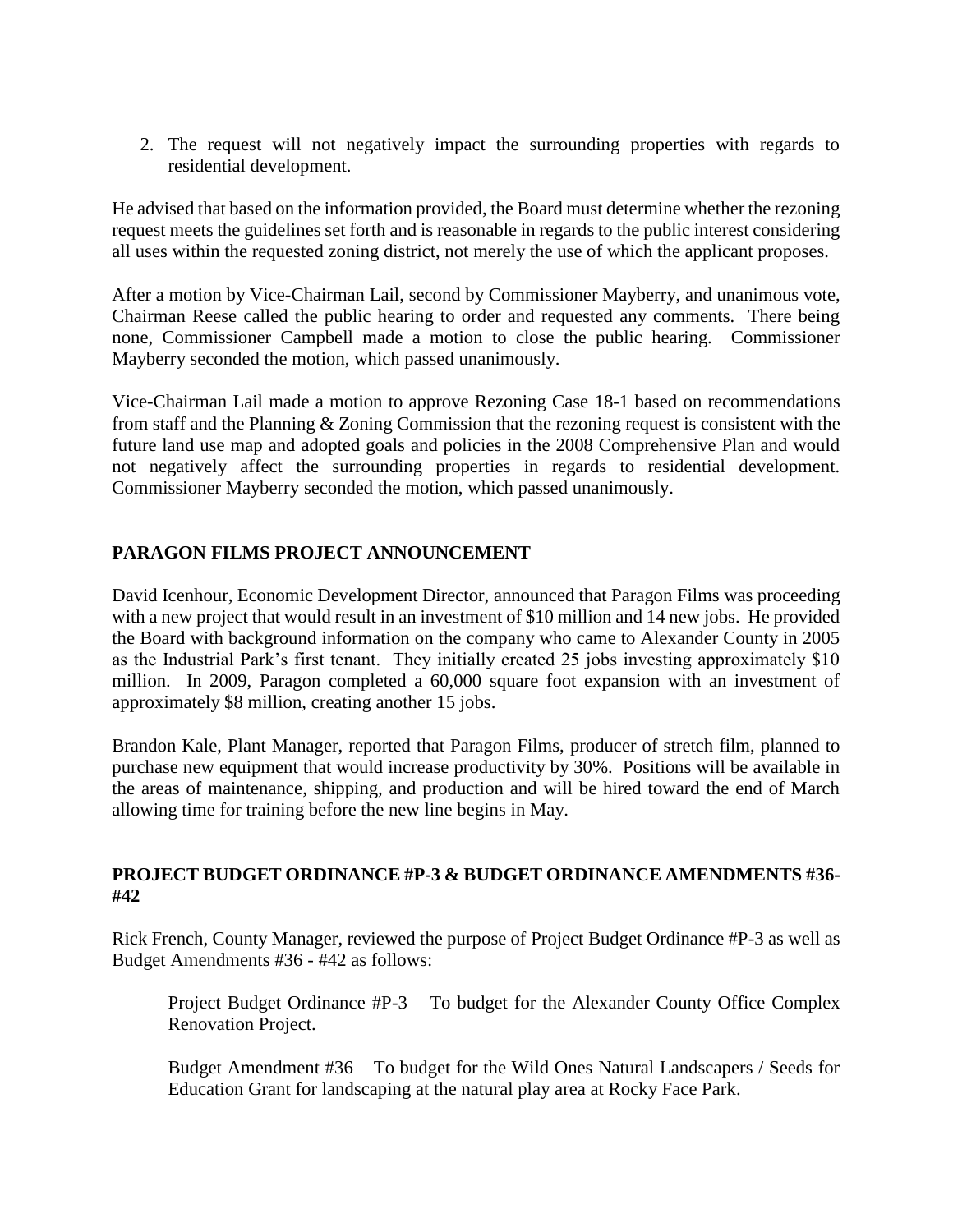Budget Amendment  $#37 - To budget for vacation / holiday / comp time payouts for$ employees leaving during the 2017-2018 year.

Budget Amendment #38 – To budget for the close out of the CVCC / Alexander Applied Technologies Equipment Project and transfer the remaining cash balance of local funds back to the General Fund.

Budget Amendment #39 – To budget for the close out of the CVCC / Applied Technologies Building Renovation Project and transfer the remaining cash balance of local funds back to the General Fund.

Budget Amendment #40 – To budget for the close out of the Rocky Face Park Phase 2 Project and transfer the remaining case balance of local funds back to the General Fund.

Budget Amendment  $#41 - To 1$ ) increase the Solid Waste Fund expenses for the cost of tipping fees in excess of the original budget, 2) to decrease the Solid Waste Fund revenues that are expected to be less than the original budget, 3) to increase the Solid Waste Fund revenues that are expected to be in excess of the original budget, and 4) to budget for the General Fund transfer to assist with the Solid Waste Fund revenue and expense budget adjustments.

Budget Amendment #42 – To budget for the General Fund transfer to the Alexander County Office Complex Renovation Project Capital Projects Fund.

After discussion of several concerns regarding the Office Complex Renovation Project including projected costs and space flexibility for the future, Commissioner Mayberry made a motion to approve Project Budget Ordinance #P-3 and Budget Amendments #36 - #42. Commissioner Peal seconded the motion, which passed unanimously.

# **REIMBURSEMENT RESOLUTION – OFFICE COMPLEX RENOVATION PROJECT**

Rick French, County Manager, presented a reimbursement resolution for the Alexander County Office Complex Renovation Project, noting that approval was necessary for the County to be reimbursed for project costs. He explained that the County planned to use its own funds to pay initial project costs but would reimburse itself from financing proceeds.

Vice-Chairman Lail made a motion to approve the reimbursement resolution for the Office Complex Renovation Project. Commissioner Mayberry seconded the motion, which passed unanimously.

#### **AWARDING OF BIDS FOR THE OFFICE COMPLEX RENOVATION PROJECT**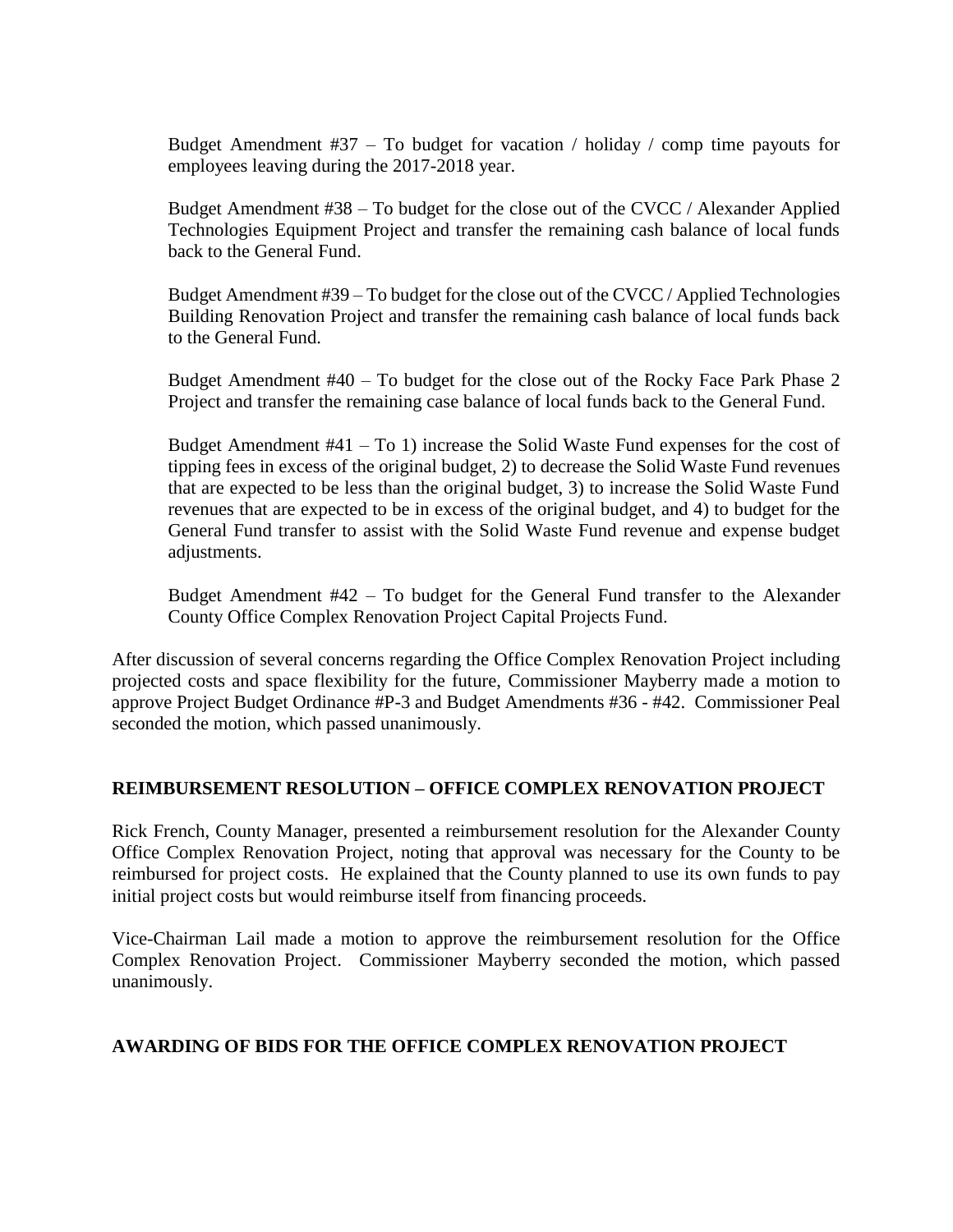Steve Walker, CBSA Architects, presented bids received on February 21, 2018 for the Alexander County Office Complex Renovation Project, noting that Hickory Construction submitted the lowest base bid of \$1,399,000 and a bid of \$250,800 for the alternates, both totaling \$1,649,800.

Commissioner Mayberry made a motion to award the bid for the Office Complex Renovation Project to Hickory Construction for \$1,649,800 for both the base bid and alternate bid. Vice-Chairman Lail seconded the motion, which passed unanimously.

# **RESOLUTION DECLARING THE OPIOID CRISIS A PUBLIC NUISANCE IN ALEXANDER COUNTY & SUPPORTING LEGAL ACTION**

Chairman Reese presented a resolution declaring the opioid crisis a public nuisance in Alexander County and supporting legal action, making a motion for approval. Commissioner Mayberry seconded the motion, which passed unanimously.

# **SALES TAX & FINANCIAL REPORT**

Rick French, County Manager, reported that a total of \$2,262,733.46 has been collected in sales tax revenue through February 2018 (\$724,130.05 is new sales tax for economic development, public education, and community colleges). This amount is 49.66% of the \$4,556,000 budgeted with 50% of the budget year expired and an increase over last year of 4.67%.

# **BOARD APPOINTMENTS & REAPPOINTMENTS**

Rick French, County Manager, requested the appointment of Judy Rao to the Council on Aging for a 3-year term.

Vice-Chairman Lail made a motion to approve the appointments as requested. Commissioner Mayberry seconded the motion, which passed unanimously.

# **OTHER BUSINESS**

Rick French, County Manager, discussed the following issues during Other Business:

A. County staff has developed a list of goals for the Broadband Project as follows – 1) conduct an assessment study of the Linney's Mountain tower, 2) purchase the Linney's Mountain tower property, 3) submit an ARC grant application for the Broadband Pilot Project, 4) prepare an RFP to solicit broadband providers for the pilot projects, 5) conduct meetings with broadband providers, and 6) submit grant applications to expand or develop new broadband infrastructure.